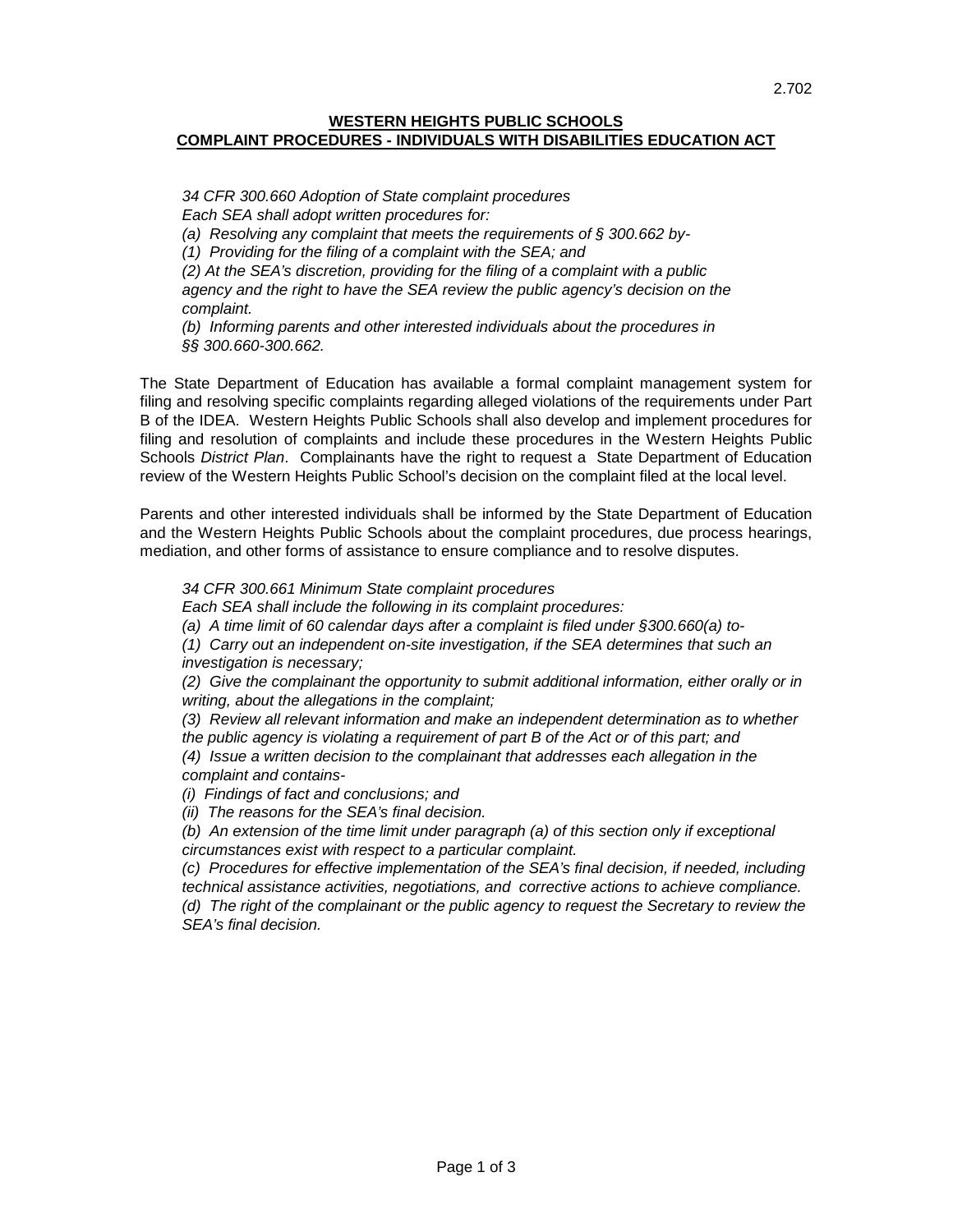Formal complaints received by either the State Department of Education or the Western Heights Public Schools will be acknowledged in writing. Copies of this written acknowledgement will be mailed to the involved parties.

Telephone calls and/or other contacts shall be made to determine the circumstances and facts pertaining to the complaint. The parties involved may be requested to submit documentation such as copies of student records or other written verification of actions. Through these inquiries, the context and nature of the complaint will be more clearly defined.

The complainant will be given the opportunity to submit information, either orally or in writing, about the allegations in the complaint.

Activities to assist resolution of the complaint may include technical assistance, consultation, mediation conferences, negotiations, or other recommended interventions. In many instances, early resolution of the complaint may be accomplished through the voluntary participation and agreements of the parties in IEP meetings and/or mediation conferences and negotiations.

If further information or review is deemed necessary by the State Department of Education, an onsite investigation may be conducted. The on-site investigation might include activities such as reviewing records, observation of program implementation, and conducting interviews with staff and/or parents.

After facts are gathered, the State Department of Education or the Western Heights Public Schools will report the findings in writing. The findings of fact and conclusions will address whether the complaint of alleged violations under Part B of the IDEA is substantiated and the written decision will include instructions for correcting any substantiated violations.

Complainants have the right to have the State Department of Education review the Western Heights Public School's decision regarding the complaint.

Procedures for effective implementation of final decisions by the State Department of Education, Special Education Section, as needed, may include technical assistance activities, mediation or negotiations, and corrective actions to achieve compliance.

Investigation and resolution of complaints filed with the State Department of Education or the Western Heights Public Schools shall be completed within 60 calendar days from receipt of the formal written complaint. Extensions of timelines may be granted only if exceptional circumstances exist regarding a specific complaint.

When a due process hearing request and a complaint have been filed simultaneously on the same issues, the State Department of Education may hold in abeyance the complaint investigation pertaining to the issues of the due process hearing. The due process hearing decision shall prevail over complaint investigation of the issue.

The complainant or either party may request the Secretary of the U.S. Department of Education to review final complaint decisions of the State Department of Education.

## *34 CFR 300.662 Filing a complaint*

*An organization or individual may file a signed written complaint under the procedures described in §§ 300.666-300.661. The complaint must include-*